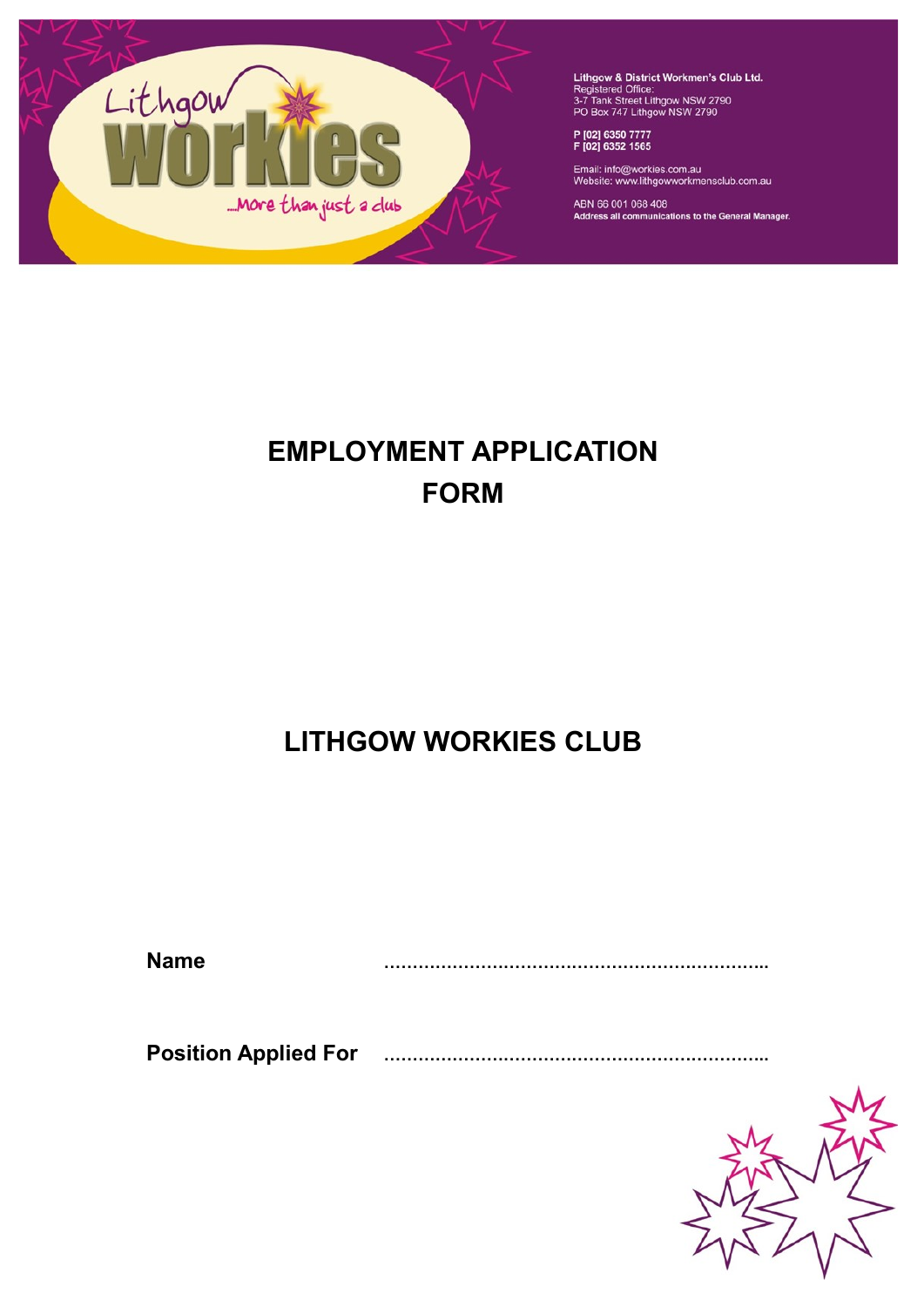### **1. Contact details**

| Mr [ ] Mrs [ ] Ms [ ] Miss [ ] | <b>Preferred Name:</b> |            |
|--------------------------------|------------------------|------------|
| First Name:                    | Surname:               |            |
| Address:                       |                        |            |
| Suburb:                        | State:                 | Post Code: |
| Home Phone:                    | Mobile Phone:          |            |
| Work Phone:                    | Date of Birth          |            |
| Email address:                 |                        |            |

# **2. Eligibility**

| A) Are you over 18 years old?                                   | Yes $[$ $]$ No $[$ $]$ |                                                       |  |  |  |
|-----------------------------------------------------------------|------------------------|-------------------------------------------------------|--|--|--|
| B) Are you a permanent resident or citizen                      | Yes [ ] No [ ]         | (If no proceed to part C, if yes proceed to number 3) |  |  |  |
| of Australia?                                                   |                        |                                                       |  |  |  |
| C) Are you legally permitted to work in                         | Yes[]No[]              | (If No do not proceed)                                |  |  |  |
| Australia?                                                      |                        |                                                       |  |  |  |
| If you indicated yes to question c), please indicate visa type: |                        |                                                       |  |  |  |
|                                                                 |                        |                                                       |  |  |  |

# **3. Work type you are applying for (you may tick more than one box)**

| Gaming                              | Bar                      |  | Management |  |
|-------------------------------------|--------------------------|--|------------|--|
| Food Catering & Functions           | Maintenance/             |  | Cleaning   |  |
|                                     | Cellar                   |  |            |  |
| <b>Administration/Office Duties</b> | If other please specify: |  |            |  |

# **4. Availability for work (please write commencing and finishing times if not available all day)**

|                 | All day (tick) | <b>Commencing from</b> | <b>Finishing at</b> | Not available |
|-----------------|----------------|------------------------|---------------------|---------------|
| <b>Sunday</b>   |                |                        |                     |               |
| <b>Monday</b>   |                |                        |                     |               |
| <b>Tuesday</b>  |                |                        |                     |               |
| Wednesday       |                |                        |                     |               |
| <b>Thursday</b> |                |                        |                     |               |
| Friday          |                |                        |                     |               |
| <b>Saturday</b> |                |                        |                     |               |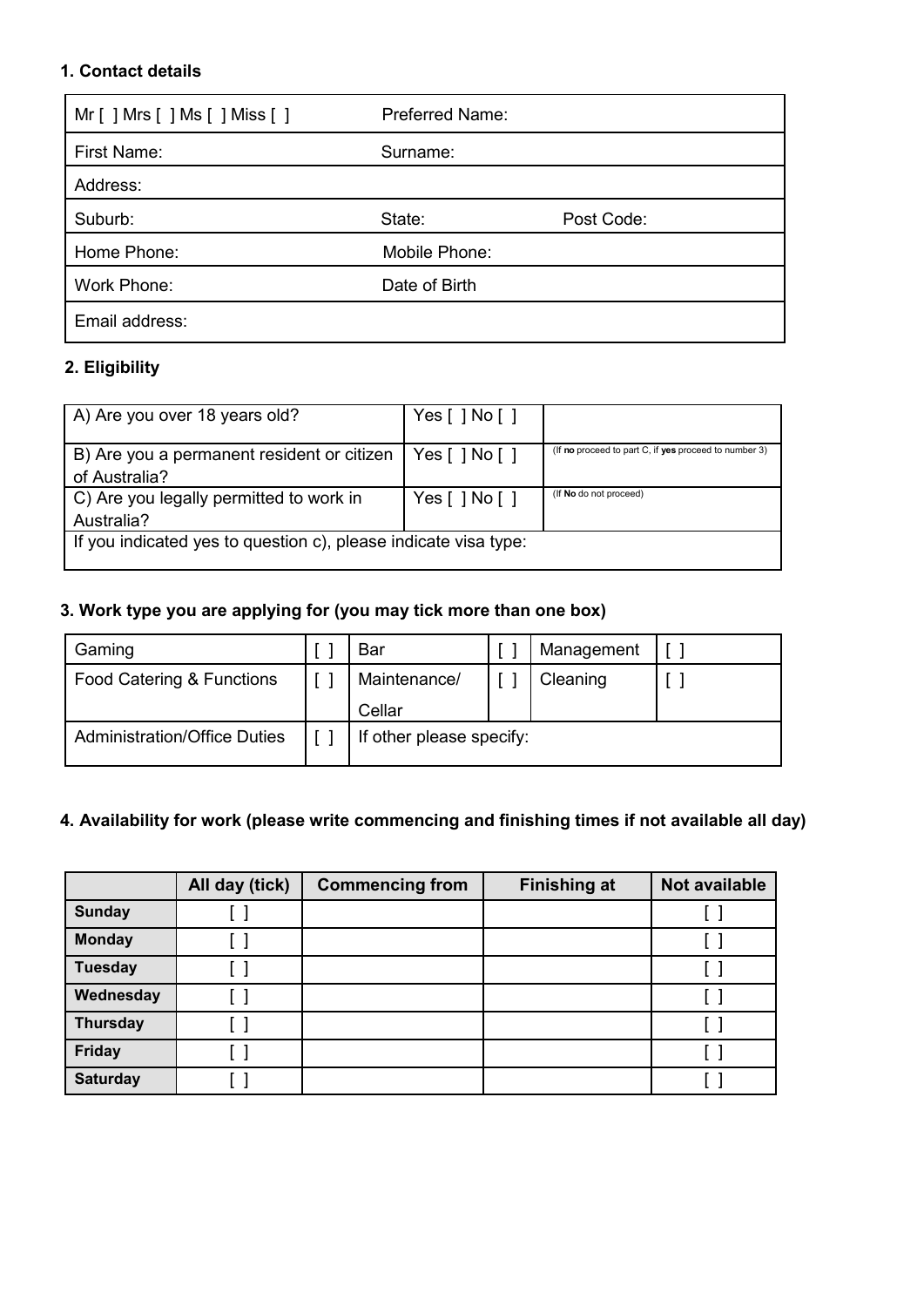# **5. Computer skills/licenses and certificates**

**Please tick licenses or certificates obtained: Certificate Number**

| Responsible Service of Alcohol Certificate  |                   |
|---------------------------------------------|-------------------|
| Responsible Conduct of Gambling Certificate | [ ]               |
| <b>NSW First Aid Certificate</b>            | $\lceil$ $\rceil$ |
| Australian Driver's License                 | $\lceil$ $\rceil$ |
| Trade                                       | $\Box$            |
| Other:                                      |                   |

Responsible Service of Alcohol Certificate [ ] \_\_\_\_\_\_\_\_\_\_\_\_\_\_\_\_\_\_\_\_\_\_\_\_\_\_ Responsible Conduct of Gambling Certificate [ ] \_\_\_\_\_\_\_\_\_\_\_\_\_\_\_\_\_\_\_\_\_\_\_\_\_\_

| Microsoft Word    | Advanced [   | Intermediate [   | Beginner [   |
|-------------------|--------------|------------------|--------------|
| Excel             | Advanced [ ] | Intermediate [ ] | Beginner [ ] |
| <b>PowerPoint</b> | Advanced [ ] | Intermediate [   | Beginner [ ] |
| Access            | Advanced [ ] | Intermediate [   | Beginner [ ] |
| <b>MYOB</b>       | Advanced [ ] | Intermediate [   | Beginner [ ] |

# **6. Employment history**

*\*If you have attached your resume then please do not continue filling out this section*

| <b>Position Held</b> | Dates | Organisation | Relevant Skills Obtained |
|----------------------|-------|--------------|--------------------------|
|                      |       |              |                          |
|                      |       |              |                          |
|                      |       |              |                          |
|                      |       |              |                          |
|                      |       |              |                          |
|                      |       |              |                          |
|                      |       |              |                          |

## **7. Education & qualifications**

| Qualification/Certificate | Year Obtained | Institution |
|---------------------------|---------------|-------------|
|                           |               |             |
|                           |               |             |
|                           |               |             |
|                           |               |             |
|                           |               |             |
|                           |               |             |
|                           |               |             |
|                           |               |             |